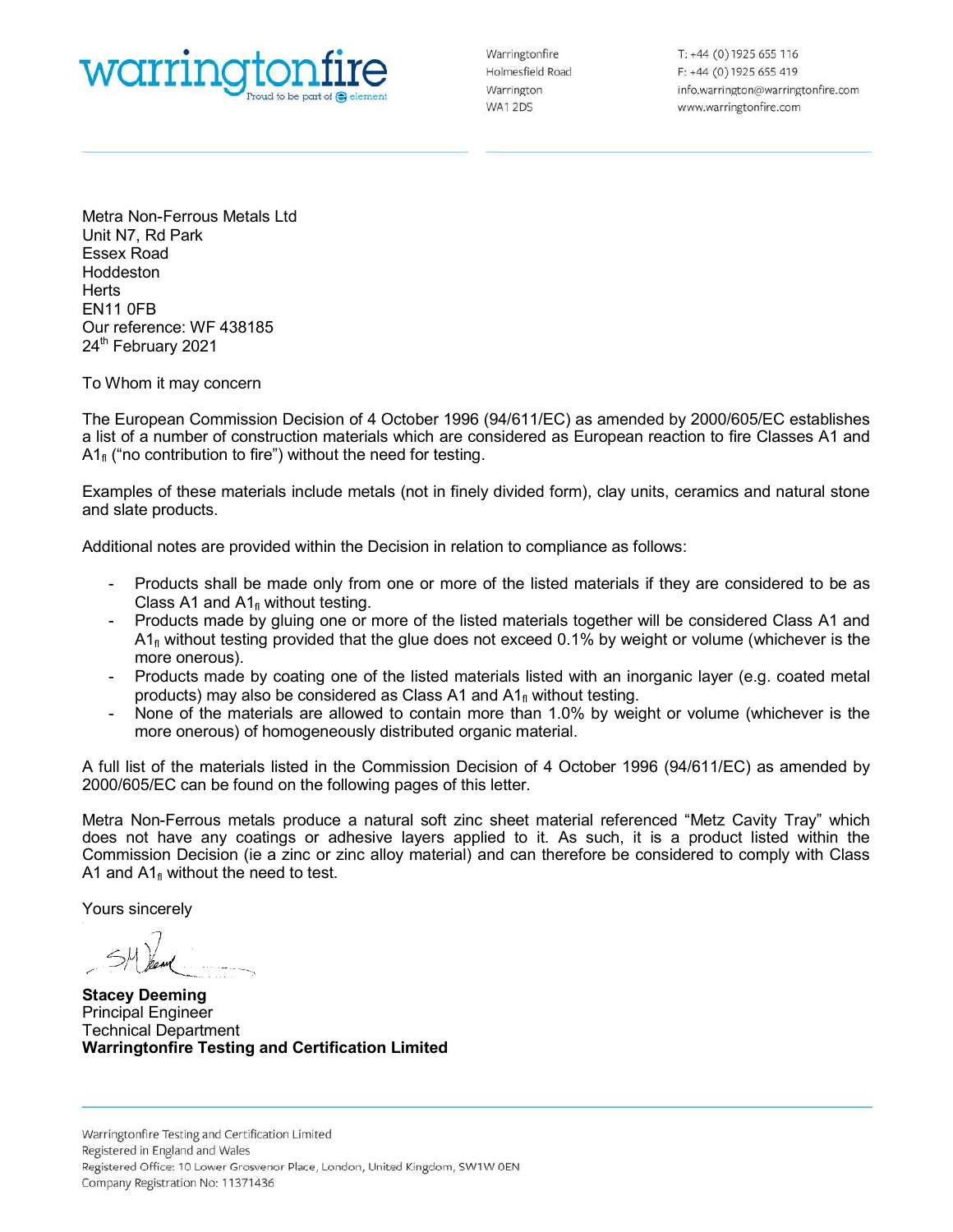

**Materials to be considered as reaction to fire Classes A1 and A1<sub>n</sub> as without the need for testing (as listed in the Annex of the European Commission Decision of 4 October 1996 (94/611/EC) as amended by Material Motes** WOITING COMPUTE:
Material<br>
Materials to be considered as reaction to fire Classes A1 and A1<sub>0</sub> as without the need for testing (as listed in<br>
Materials to be considered as reaction to fire Classes A1 and A1<sub>0</sub> as without t Materials to be considered as reaction to fire Classes A1 and  $A1<sub>fl</sub>$  as without the need for testing (as listed in the Annex of the European Commission Decision of 4 October 1996 (94/611/EC) as amended by 2000/605/EC

| warringtonfire<br>oud to be part of $\bigodot$ element                                                                                                                                                                         | Warringtonfire<br>Holmesfield Road<br>Warrington<br>WA12DS                                                                                                                                                                                         | T: +44 (0) 1925 655 116<br>F: +44 (0) 1925 655 419<br>info.warrington@warringtonfire.com<br>www.warringtonfire.com |  |
|--------------------------------------------------------------------------------------------------------------------------------------------------------------------------------------------------------------------------------|----------------------------------------------------------------------------------------------------------------------------------------------------------------------------------------------------------------------------------------------------|--------------------------------------------------------------------------------------------------------------------|--|
| Materials to be considered as reaction to fire Classes A1 and $A1f$ as without the need for testing (as listed in<br>the Annex of the European Commission Decision of 4 October 1996 (94/611/EC) as amended by<br>2000/605/EC. |                                                                                                                                                                                                                                                    |                                                                                                                    |  |
| <b>Material</b>                                                                                                                                                                                                                | <b>Notes</b>                                                                                                                                                                                                                                       |                                                                                                                    |  |
| Expanded clay                                                                                                                                                                                                                  |                                                                                                                                                                                                                                                    |                                                                                                                    |  |
| <b>Expanded perlite</b>                                                                                                                                                                                                        |                                                                                                                                                                                                                                                    |                                                                                                                    |  |
| <b>Expanded vermiculite</b>                                                                                                                                                                                                    |                                                                                                                                                                                                                                                    |                                                                                                                    |  |
| Mineral wool                                                                                                                                                                                                                   |                                                                                                                                                                                                                                                    |                                                                                                                    |  |
| Cellular glass                                                                                                                                                                                                                 |                                                                                                                                                                                                                                                    |                                                                                                                    |  |
| Concrete                                                                                                                                                                                                                       | Includes ready-mixed concrete and precast reinforced<br>and prestressed products                                                                                                                                                                   |                                                                                                                    |  |
| Aggregate concrete (dense and lightweight mineral<br>aggregates, excluding integral thermal insulation)                                                                                                                        | May contain admixtures and additions (e.g. PFA),<br>pigments and other materials. Includes precast units                                                                                                                                           |                                                                                                                    |  |
| Autoclaved aerated concrete units                                                                                                                                                                                              | Units manufactured from hydraulic binders such as<br>cement and/or lime, combined with fine materials<br>(siliceous material, PFA, blast furnace slag), and cell<br>generating material. Includes precast units.                                   |                                                                                                                    |  |
| Fibre cement                                                                                                                                                                                                                   |                                                                                                                                                                                                                                                    |                                                                                                                    |  |
| Cement                                                                                                                                                                                                                         |                                                                                                                                                                                                                                                    |                                                                                                                    |  |
| Lime                                                                                                                                                                                                                           |                                                                                                                                                                                                                                                    |                                                                                                                    |  |
| Blast furnace slag/pulverized fly ash (PFA)                                                                                                                                                                                    |                                                                                                                                                                                                                                                    |                                                                                                                    |  |
| Mineral aggregates                                                                                                                                                                                                             |                                                                                                                                                                                                                                                    |                                                                                                                    |  |
| Iron, steel and stainless steel                                                                                                                                                                                                | Not in finely divided form                                                                                                                                                                                                                         |                                                                                                                    |  |
| Copper and copper alloys                                                                                                                                                                                                       | Not in finely divided form                                                                                                                                                                                                                         |                                                                                                                    |  |
| Zinc and zinc alloys                                                                                                                                                                                                           | Not in finely divided form                                                                                                                                                                                                                         |                                                                                                                    |  |
| Aluminium and aluminium alloys                                                                                                                                                                                                 | Not in finely divided form                                                                                                                                                                                                                         |                                                                                                                    |  |
| Lead                                                                                                                                                                                                                           | Not in finely divided form                                                                                                                                                                                                                         |                                                                                                                    |  |
| Gypsum and gypsum based plasters                                                                                                                                                                                               | May include additives (retarders, fillers, fibres,<br>pigments, hydrated lime, air and water retaining<br>agents and plasticisers), dense aggregates (e.g.<br>natural or crushed sand) or lightweight aggregates<br>(e.g. perlite or vermiculite). |                                                                                                                    |  |
| Mortar with inorganic binding agents                                                                                                                                                                                           | Rendering/plastering mortars and mortars for floor<br>screeds based on one or more inorganic binding<br>agent(s), e.g. cement, lime, masonry cement and<br>gypsum                                                                                  |                                                                                                                    |  |